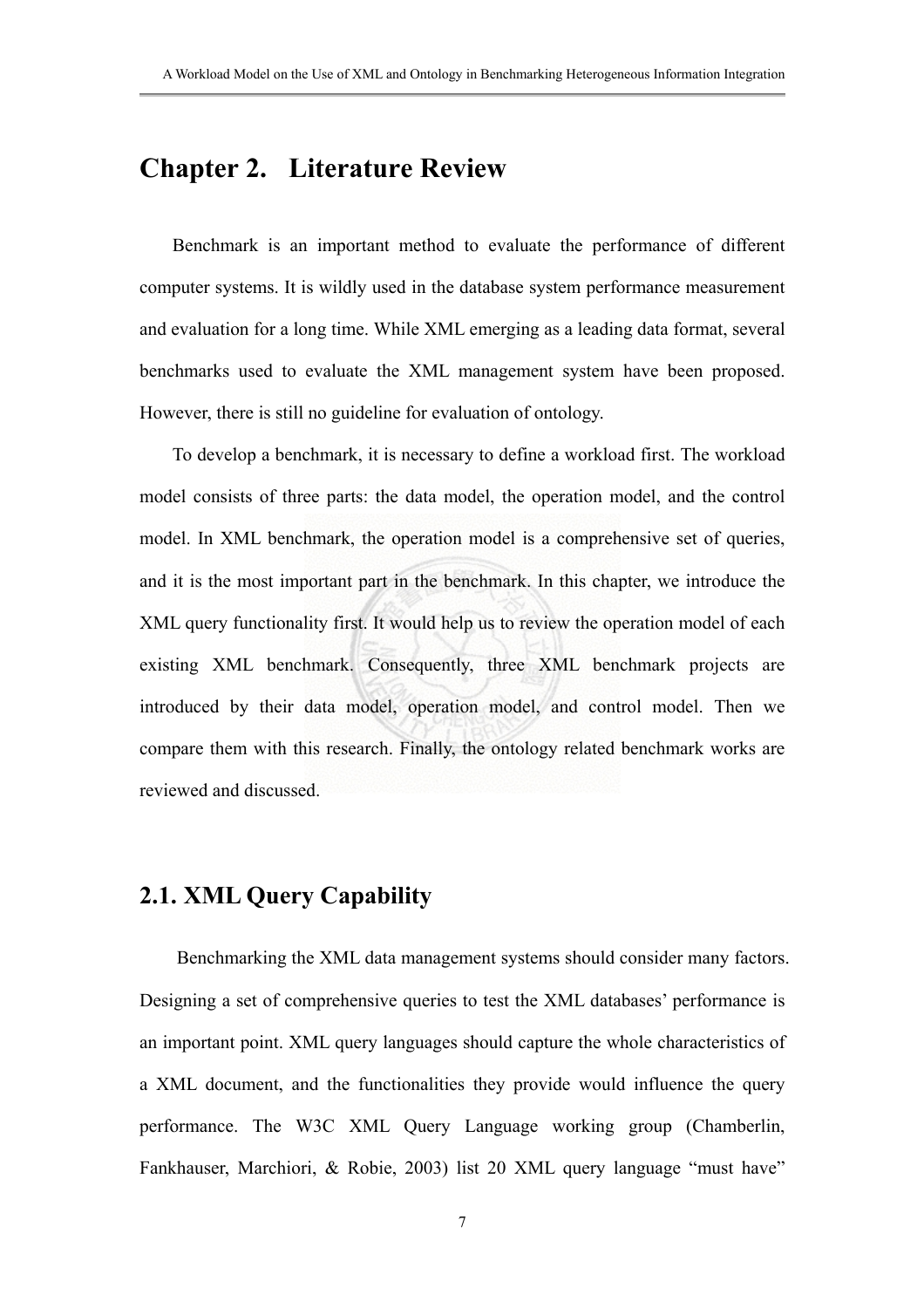functionalities, as Table 2.1 shows. Some of the expected functionalities may affect the efficiency of the system significantly.

| Id             | Functionality                    | <b>Description</b>                               |
|----------------|----------------------------------|--------------------------------------------------|
|                | <b>Supported Operations</b>      | The XML Query Language MUST support              |
| F1             |                                  | operations on all data types represented by the  |
|                |                                  | XML Query Data Model.                            |
|                | Text and Element                 | Queries MUST be able to express simple           |
| F2             | Boundaries                       | conditions on text, including conditions on text |
|                |                                  | that spans element boundaries.                   |
| F <sub>3</sub> | Universal and Existential        | Operations on collections MUST include support   |
|                | Quantifiers                      | for universal and existential quantifiers.       |
| F <sub>4</sub> |                                  | Queries MUST support operations on hierarchy     |
|                | Hierarchy and Sequence           | and sequence of document structures.             |
|                |                                  | The XML Query Language MUST be able to           |
| F <sub>5</sub> | Combination                      | combine related information from different parts |
|                |                                  | of a given document or from multiple             |
|                |                                  | documents.                                       |
|                |                                  | The XML Query Language MUST be able to           |
| F <sub>6</sub> | Aggregation                      | compute summary information from a group of      |
|                |                                  | related document elements.                       |
| F7             | Sorting                          | The XML Query Language MUST be able to           |
|                |                                  | sort query results.                              |
|                |                                  | The XML Query Language MUST support              |
| F <sub>8</sub> | <b>Composition of Operations</b> | expressions in which operations<br>can<br>be     |
|                |                                  | composed, including the use of queries as        |
|                |                                  | operands.                                        |
|                |                                  | The XML Query Language MUST include              |
| F <sub>9</sub> | <b>NULL Values</b>               | support for NULL values. Therefore, all          |
|                |                                  | operators, including logical operators, MUST     |
|                |                                  | take NULL values into account.                   |
|                |                                  | Queries MUST be able to preserve the relative    |
| F10            | <b>Structural Preservation</b>   | hierarchy and sequence of input document         |
|                |                                  | structures in query results.                     |

Table 2.1: Desired Functionalities of XML Query Languages (Chamberlin et al., 2003)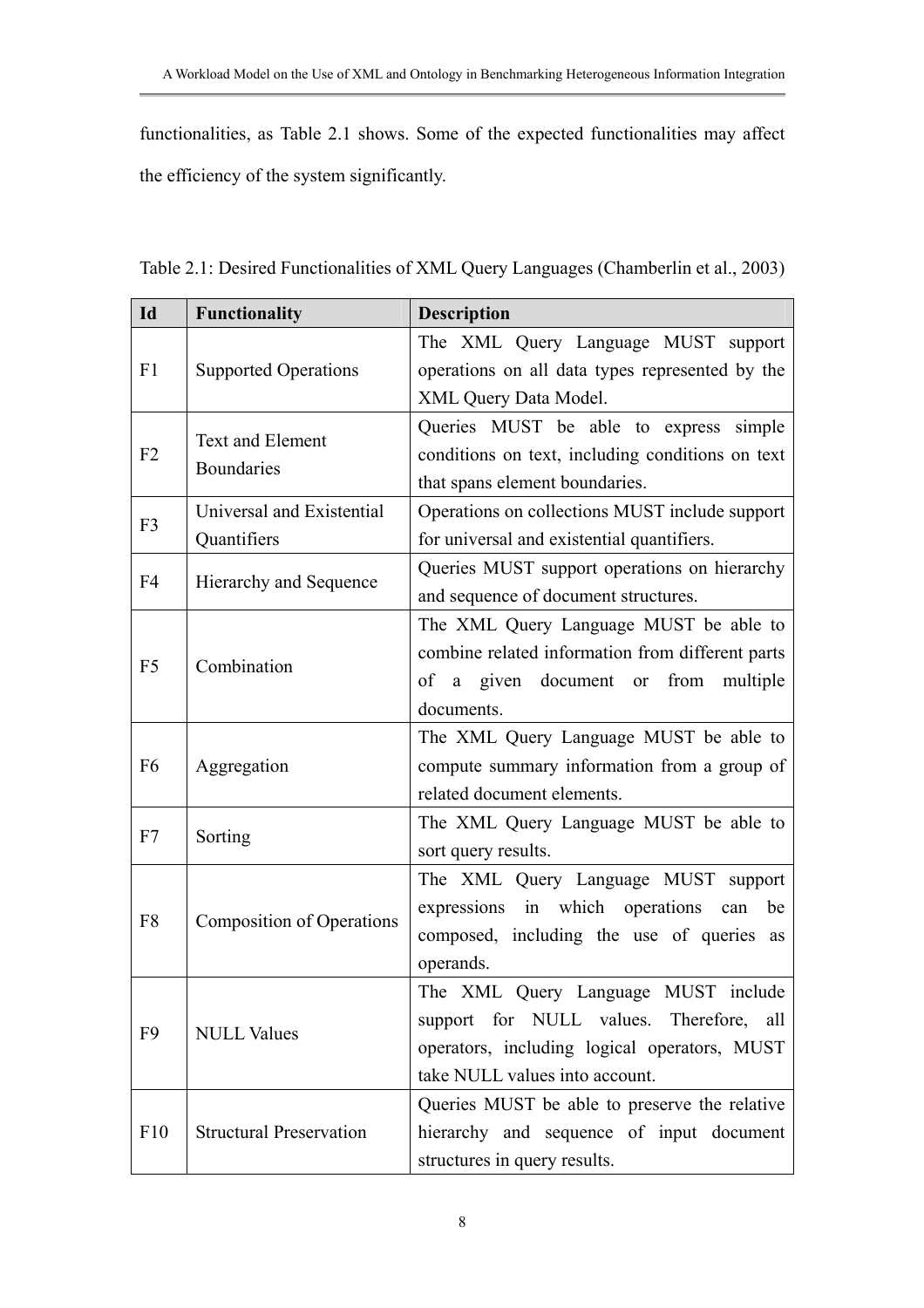| F11             | <b>Structural Transformation</b>                                                                                                                | Queries MUST be able to transform XML<br>structures and MUST be able to create new<br>structures.                                                                                                                                                                                                                                                                                                                    |
|-----------------|-------------------------------------------------------------------------------------------------------------------------------------------------|----------------------------------------------------------------------------------------------------------------------------------------------------------------------------------------------------------------------------------------------------------------------------------------------------------------------------------------------------------------------------------------------------------------------|
| F12             | References                                                                                                                                      | Queries MUST be able to traverse intra- and<br>inter-document references.                                                                                                                                                                                                                                                                                                                                            |
| F13             | <b>Identity Preservation</b>                                                                                                                    | Queries MUST be able to preserve the identity<br>of items in the XML Query Data Model.                                                                                                                                                                                                                                                                                                                               |
| F14             | Queries SHOULD be able operate on XML<br>Operations on Literal Data<br>Query Data Model instances specified with the<br>query ("literal" data). |                                                                                                                                                                                                                                                                                                                                                                                                                      |
| F15             | <b>Operations on Names</b>                                                                                                                      | Queries MUST be able to perform simple<br>operations on names, such as tests for equality in<br>element names, attribute names, and processing<br>instruction targets, and to perform simple<br>operations on combinations of names and data.                                                                                                                                                                        |
| F16             | Operations on Schemas                                                                                                                           | Queries SHOULD provide access to the XML<br>schema or DTD for a document, if there is one.                                                                                                                                                                                                                                                                                                                           |
| F17             | Operations on Schema<br>PSV Infoset                                                                                                             | Queries MUST be able to operate on information<br>items provided by the post-schema-validation<br>information set defined by XML Schema.                                                                                                                                                                                                                                                                             |
| F18             | Extensibility                                                                                                                                   | The XML Query Language SHOULD support<br>the use of externally defined functions on all<br>data types of the XML Query Data Model. The<br>interface to such functions SHOULD be defined<br>by the Query Language, and SHOULD<br>distinguish these functions from functions<br>defined<br>in<br>the<br>Query Language.<br>The<br>implementation of externally defined functions<br>is not part of the Query Language. |
| F <sub>19</sub> | <b>Environment Information</b>                                                                                                                  | The XML Query Language MUST provide<br>information derived from<br>the<br>to<br>access<br>environment in which the query is executed,<br>such as the current date, time, locale, time zone,<br>or user.                                                                                                                                                                                                              |
| F20             | Closure                                                                                                                                         | Queries MUST be closed with respect to the<br>XML Query Data Model.                                                                                                                                                                                                                                                                                                                                                  |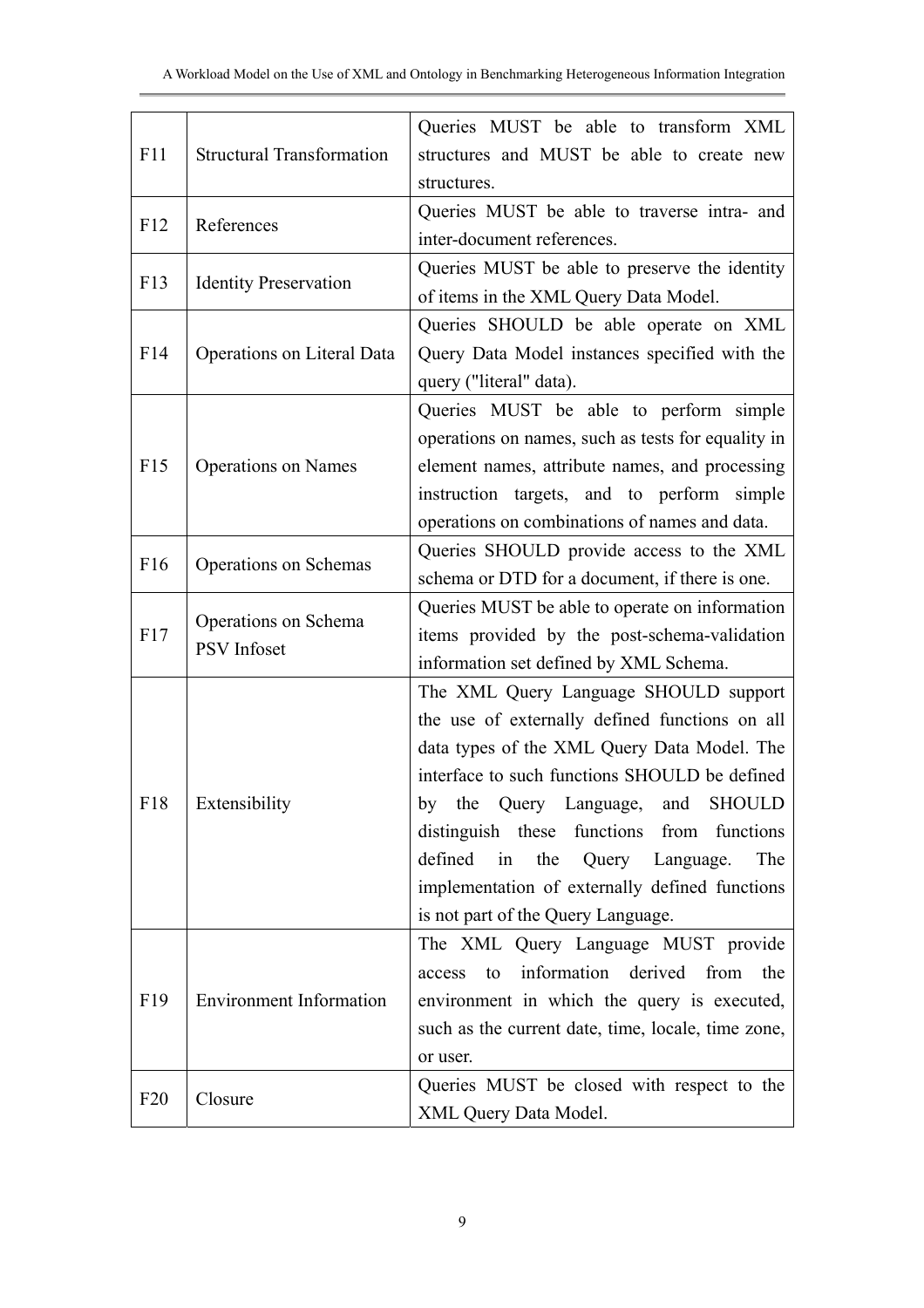XQuery has met all of the requirements except F12 and F16, and it becomes a standard query language to test the performance of XML data management systems. Generally speaking, queries to benchmark XML databases would fall into several categories: Match, Join, Navigation, Casting, Reconstruction, and Update. Queries for Match are mainly used to test the database ability to handle simple string lookups with a fully specified path. Join queries can be divided into two parts: Join on References, and Join on Values. References are an important part of XML, because they allow richer relationships than just hierarchical structure. Queries Join on References would test if query optimizer can take advantage of references to be joined. Queries Join on Values, on the other hand, would test the database's ability to handle large intermediate results. Differing from the former, their joins are on the basis of values. Navigation Queries investigate how well the query processor can optimize path expressions, and avoid traversing irrelevant parts of the tree. Strings are the basic data type in XML documents. Casting strings to another data type that carries more semantics is necessary. Queries for Casting challenge the ability of the database to cast different data types. Reconstruction Queries attempt to reconstruct the original document from its fragmentations stored in the databases. Update Queries try to add, delete, and modify elements in the XML document. These queries test the databases' ability to manage XML document. Furthermore, other XML query functionalities such as sort, ordered access, text search, and aggregation also should be captured in the benchmark query set.

### **2.2. XML Benchmarks**

As XML becomes a dominant technology on the Web, it is beginning to be extensively used in various application domains. In order to manage large amounts of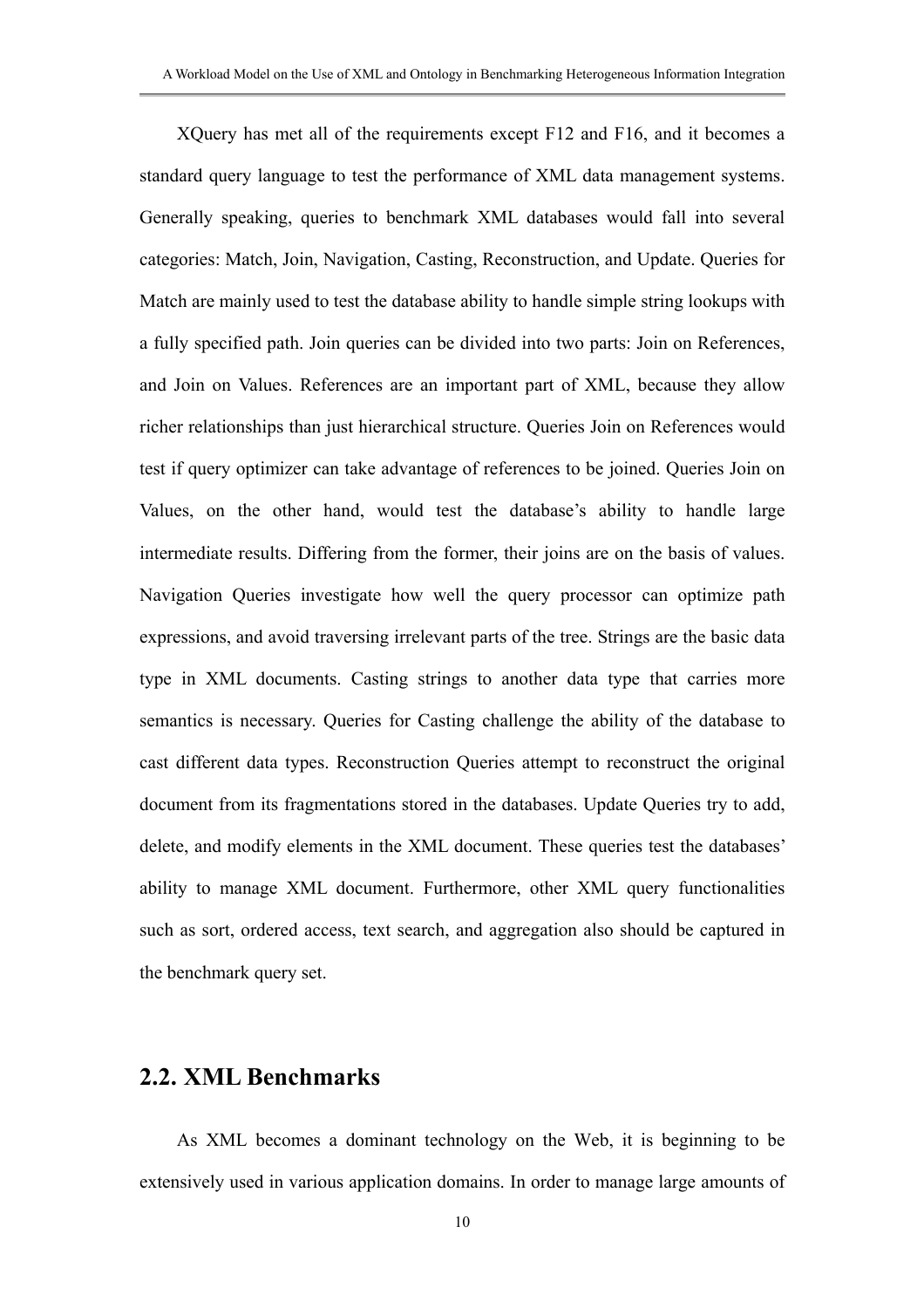XML documents, XML storage and management systems are being offered by most data management vendors. A benchmark to identify the important performance parameters for these various systems under varying levels of load and differing environments has thus become a necessity. XMark, XMach-1 and XOO7 are three benchmarks available today that can be used to evaluate certain aspects of XML database systems. We will first briefly describe these benchmarks and their queries before comparing them with this research.

#### **2.2.1. XMark**

XMark (Schmidt, Waas, Kersten, Carey, Manolescu, & Busse, 2002) is a single-user benchmark.

Data Model

The data model of XMark is an Internet auction site. Therefore, its database contains one big XML document with text and non-text data. XMark enriches the references in the data, like the item IDREF in an auction element and the item's ID in an item element. The text data used are the 17000 most frequently occurring words of Shakespeare's plays. The standard data size is 100MB with a scaling factor 1.0 and users can change the data size by 10 times from the standard data (the initial data) each time. However, it has no support for XML Schema.

**Operation Model** 

In operation model of XMark, 20 XQuery challenges are designed to cover the essentials of XML query processing, as Table 2.2 shows. No update operations are specified in XMark.

11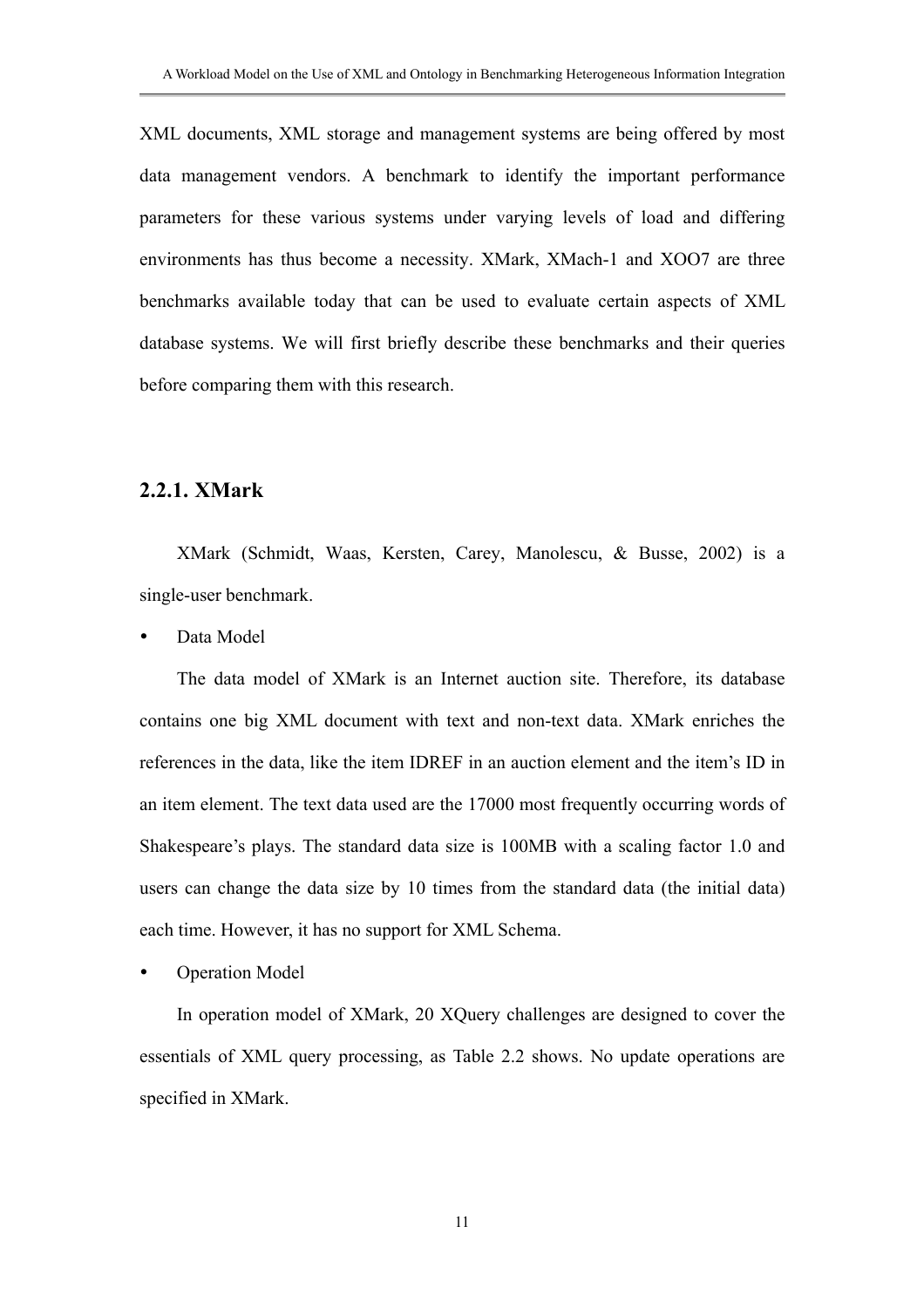| ID              | <b>Description</b> (Schmidt et al., 2002)                                                                                                       | <b>Functionality</b><br>Coverage |
|-----------------|-------------------------------------------------------------------------------------------------------------------------------------------------|----------------------------------|
| Q1              | Return the name of the person with ID 'person0'.                                                                                                | <b>Exact Match</b>               |
| Q2              | Return the initial increases of all open auctions.                                                                                              | <b>Ordered Access</b>            |
| Q <sub>3</sub>  | Return the fist and current increases of all open<br>auctions whose current increase is at least twice as<br>high as the initial increase.      | <b>Ordered Access</b>            |
| Q4              | List the reserves of those open auctions where a<br>certain person issued a bid before another person.                                          | <b>Ordered Access</b>            |
| Q <sub>5</sub>  | How many sold items cost more than 40?                                                                                                          | Data-type Cast                   |
| Q <sub>6</sub>  | How many items are listed on all continents?                                                                                                    | Regular Path<br>Expressions      |
| Q7              | How many pieces of prose are in our database?                                                                                                   | Regular Path<br>Expressions      |
| Q8              | List the names of persons and the number of items<br>they bought. (joins person, closed auction)                                                | Joins                            |
| Q <sub>9</sub>  | List the names of persons and the names of the items<br>they bought in Europe. (joins person, closed auction,<br>item)                          | Joins                            |
| Q10             | List all persons according to their interest; use<br>French markup in the result.                                                               | Document<br>Construction         |
| Q11             | For each person, list the number of items currently<br>on sale whose price does not exceed 0.02% of the<br>person's income.                     | Joins                            |
| Q12             | For each richer-than-average person, list the number<br>of items currently on sale whose price does not<br>exceed 0.02% of the person's income. | Joins                            |
| Q13             | List the names of items registered in Australia along<br>with their descriptions.                                                               | Document<br>Construction         |
| Q14             | Return the names of all items whose description<br>contains the word 'gold'.                                                                    | <b>Text Search</b>               |
| Q15             | Print the keywords in emphasis in annotations of<br>closed auctions.                                                                            | Regular Path<br>Expressions      |
| Q <sub>16</sub> | Confer Q15. Return the IDs of the sellers of those<br>auctions that have one or more keywords in<br>emphasis.                                   | Regular Path<br>Expressions      |

Table 2.2: Queries Specified in XMark Benchmark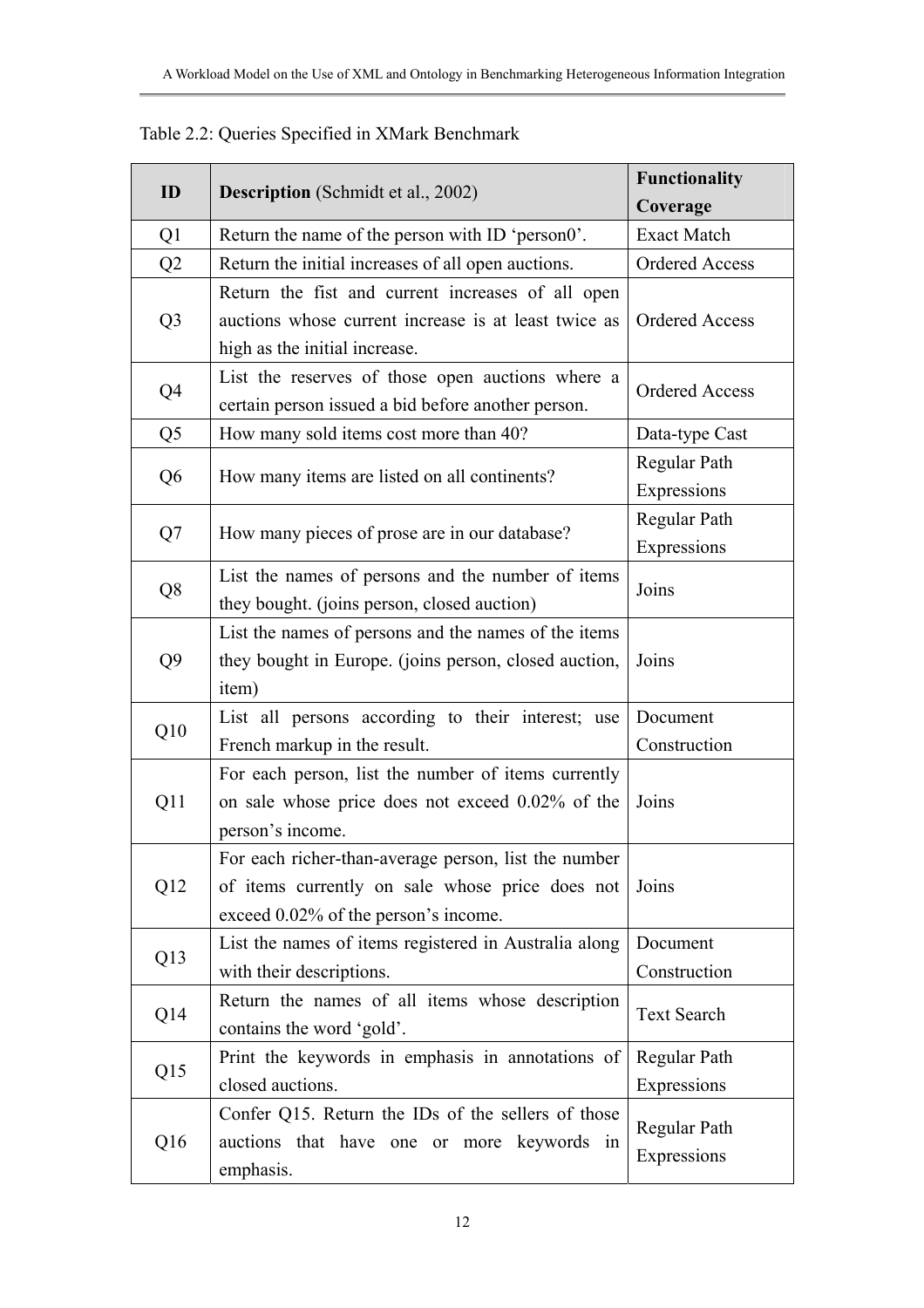| Q17 | Which persons don't have a homepage?                                           | Missing Elements |
|-----|--------------------------------------------------------------------------------|------------------|
|     | Convert the currency of the reserve of all open                                | Function         |
| Q18 | auctions to another currency.                                                  | Application      |
| Q19 | Give an alphabetically ordered list of all items along<br>with their location. | Sorting          |
|     | Group customers by their income and output the                                 | Function         |
| Q20 | cardinality of each group.                                                     | Application      |

Table 2.2 shows the description of queries in XMark, and the query functionalities they covered. We find that XMark includes almost complete query functionality. Each query only tests a single aspect of XML. This would help people to explain the performance result easily. But some queries are functionally similar in testing certain features of the query optimizer. Another notable feature is that XMark does not specify any update operation.

Control Model

In XMark, the control model contains a repetition factor, which indicates how often a query was executed in the same environment.

### **2.2.2. XMach-1**

XMach-1 (Böhme & Rahm, 2001) is a scalable multi-user benchmark. The main objective of the benchmark is to stress-test XML systems under a multi-user workload.

Data Model

The data model of XMach-1 is designed for B2B applications and considers text documents and catalog data. It assumes that size of the data files exchanged will be small. It provides support for DTD only and does not consider XML Schema for optimization.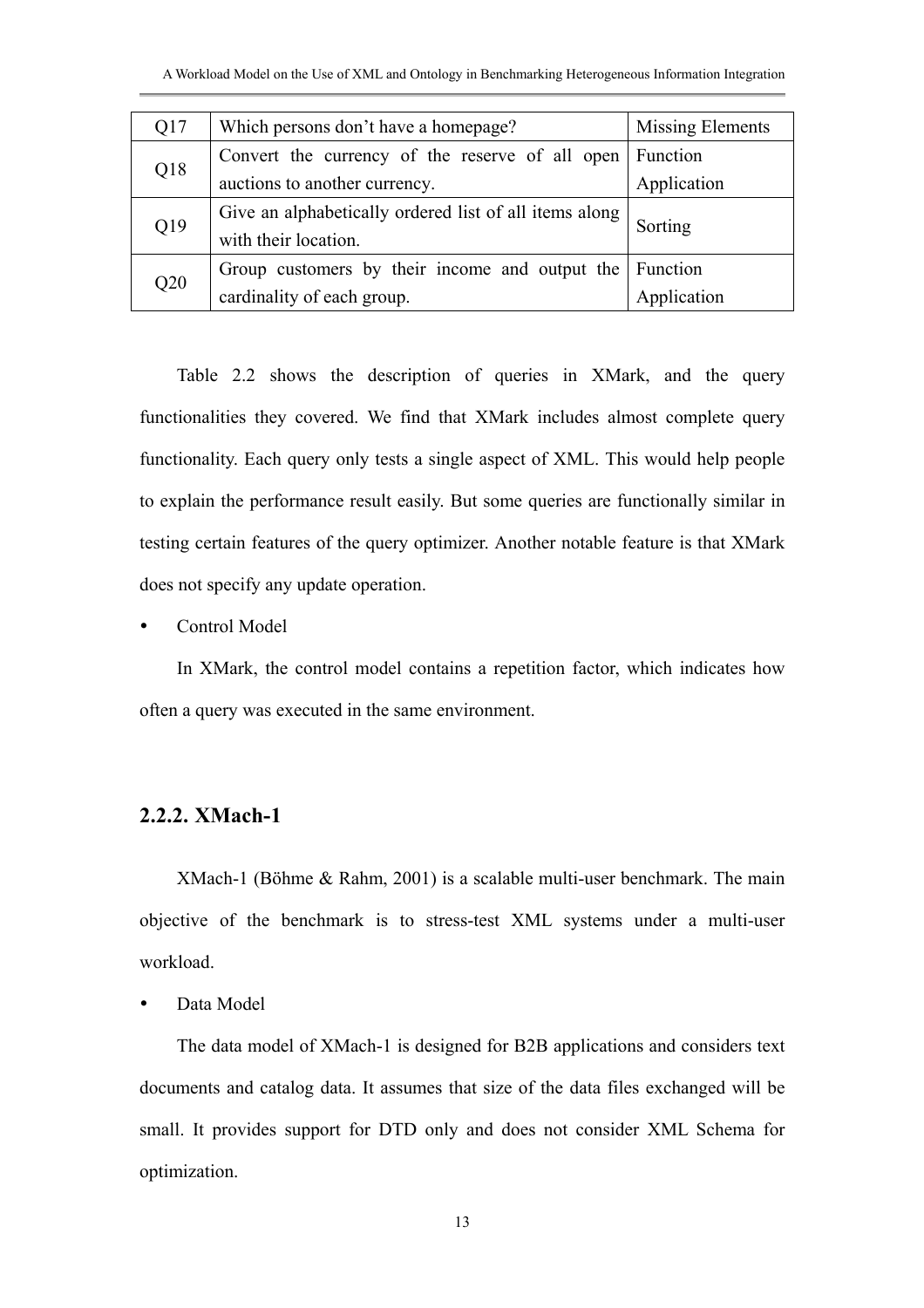#### **Operation Model**

Г

The operation model of XMach-1 consists of eight queries and three update operations, shown in Table 2.3.

| ID             | Description (Böhme & Rahm, 2001)                       | <b>Functionality</b>    |  |
|----------------|--------------------------------------------------------|-------------------------|--|
|                |                                                        | Coverage                |  |
| Q <sub>1</sub> | Get document with URL X.                               | Exact Match, Joins      |  |
|                |                                                        | Regular Path            |  |
| Q2             | Get doc id from documents containing phrase X in a     | Expressions, Text       |  |
|                | paragraph element.                                     | Search, Joins           |  |
|                | Start with first chapter element and recursively       | Function                |  |
| Q <sub>3</sub> | follow first section element. Return last section      | Application,            |  |
|                | elements.                                              | <b>Ordered Access</b>   |  |
| Q4             | For a document with doc id X return flat list of head  | Regular Path            |  |
|                | elements which are children of section elements.       | Expressions             |  |
|                | Get document name (last path element in directory      | Regular Path            |  |
| Q <sub>5</sub> | structure) from all documents which are below a        |                         |  |
|                | given URL fragment.                                    | Expressions             |  |
|                | Get doc_id and id of parent element of author          | Joins                   |  |
| Q <sub>6</sub> | element with content X.                                |                         |  |
|                | Get doc_id from documents which are referenced at      | Function                |  |
| Q7             | least X times.                                         | Application             |  |
| Q <sub>8</sub> | Get doc id from the last X updated documents           |                         |  |
|                | having an author attribute.                            | Sorting, Join           |  |
| M1             | Insert new document.                                   | <b>Update Operation</b> |  |
| M <sub>2</sub> | Delete document with doc_id X.                         | <b>Update Operation</b> |  |
|                | and update time<br>attributes<br>Update<br>for<br>name |                         |  |
| M <sub>3</sub> | document with doc id X.                                | <b>Update Operation</b> |  |

Table 2.3: Queries Specified in XMach-1 Benchmark

Queries specified in XMach-1 cover typical database functionality (join, aggregation, sort) as well as information retrieval and XML-specific features (document assembly, navigation, element access). Update operations cover inserting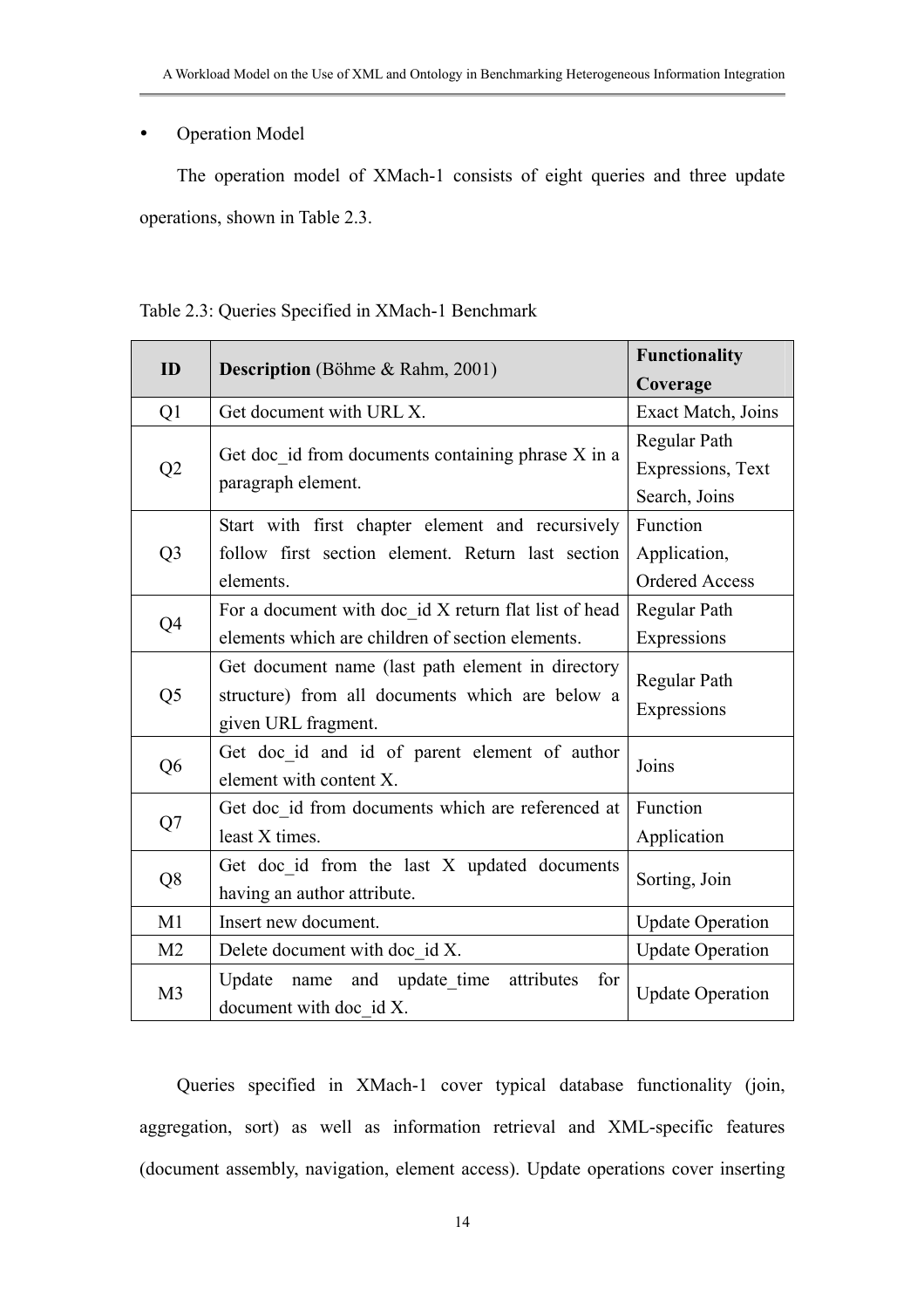and deleting of documents as well as changing attribute values. We find that some queries contain several query functionalities. For example, Q8 needs count, sort, join and existential operations and accesses metadata. It is hard to analyze the experiment result and ascertain which feature leads to the given performance result. Specially, XMach-1 has defined three update operations that are unique across other XML benchmarks.

Control Model

To achieve a true multi-user environment with a realistic number of concurrent clients, XMach-1 requires that each browser and loader runs at most one operation at a time. Furthermore, after completing an operation there is a think time between 1 and 10 seconds before the next operation is started.

#### **2.2.3. XOO7**

XOO7 (Li, Bressan, Dobbie, Lacroix, Lee, Nambiar, & Wadhwa, 2001) is an XML version of the OO7 benchmark, which was designed to test the efficiency of object-oriented DBMS. XOO7 is a single-user based benchmark for XMLMS that focuses on the query processing aspect of XML.

Data Model

The data model of XOO7 comes from the OO7 benchmark by mapping the OO7 schema and data set to XML. No specific application domain is modeled by the data of XOO7. It is based on a generic description of complex objects using component-of relationships. XOO7 also proposes three different databases of varying size: small, medium, and large. It supports DTD only.

**Operation Model** 

In operation model, XOO7 provides relational, document and navigational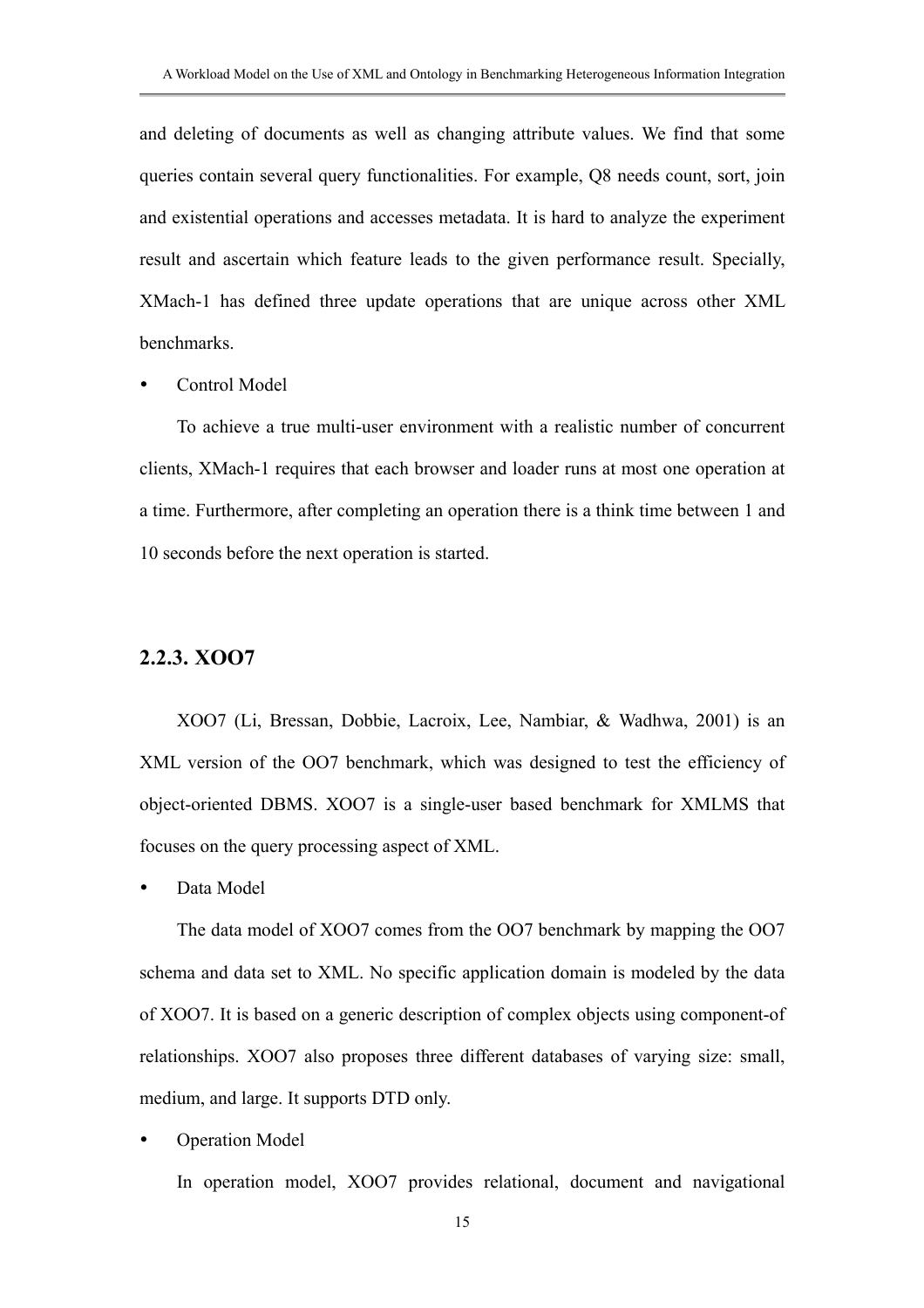queries that are specific and critical for XML database applications. These queries test the primitive features and each query covers only a few features. Table 2.4 displays the queries adopted in XOO7.

| ID              | Description (Li et al., 2001)                                                                                                                                   | <b>Functionality</b><br>Coverage |
|-----------------|-----------------------------------------------------------------------------------------------------------------------------------------------------------------|----------------------------------|
| Q <sub>1</sub>  | Randomly generate 5 numbers in the range of<br>AtomicPart's MyID, then return the AtomicPart Exact Match<br>according to the 5 numbers.                         |                                  |
| Q2              | Randomly generate 5 titles for Documents, then<br>return the first paragraph of the Document by lookup<br>on these titles.                                      | <b>Ordered Access</b>            |
| Q <sub>3</sub>  | Select 5% of AtomicParts via buildDate (in a certain<br>period).                                                                                                | Function<br>Application          |
| Q4              | CompositePart if it is later than<br>Find the<br>BaseAssembly it is using (comparing the buildDate<br>attribute).                                               | Ordered Access                   |
| Q <sub>5</sub>  | Within the<br>BaseAssembly,<br>same<br>the<br>return<br>AtomicParts once finding a Document that has MyID<br>equals to its docId.                               | <b>Text Search</b>               |
| Q <sub>6</sub>  | Select all BaseAssemblies with earlier buildDate<br>from one XML database where it has the same "type"<br>attributes as the BaseAssemblies in another database. | Document<br>Construction         |
| Q7              | Randomly generate two phrases among all phrases in<br>Documents. Select those documents containing the 2<br>phrases.                                            | Function<br>Application          |
| Q8              | Repeat query1 but replace duplicate elements using<br>their IDREF.                                                                                              | Sorting                          |
| Q <sub>9</sub>  | Select all AtomicParts with corresponding Document<br>CompositeParts as their sub-elements.                                                                     | Construction                     |
| Q10             | Select all ComplexAssembly with type "type008"<br>without the knowledge of the path.                                                                            | Joins                            |
| Q <sub>11</sub> | first<br>Connections<br>of<br>the<br>$5\overline{)}$<br>Among<br>each<br>CompositePart, select those with length greater than                                   | Joins                            |

### Table 2.4: Queries Specified in XOO7 Benchmark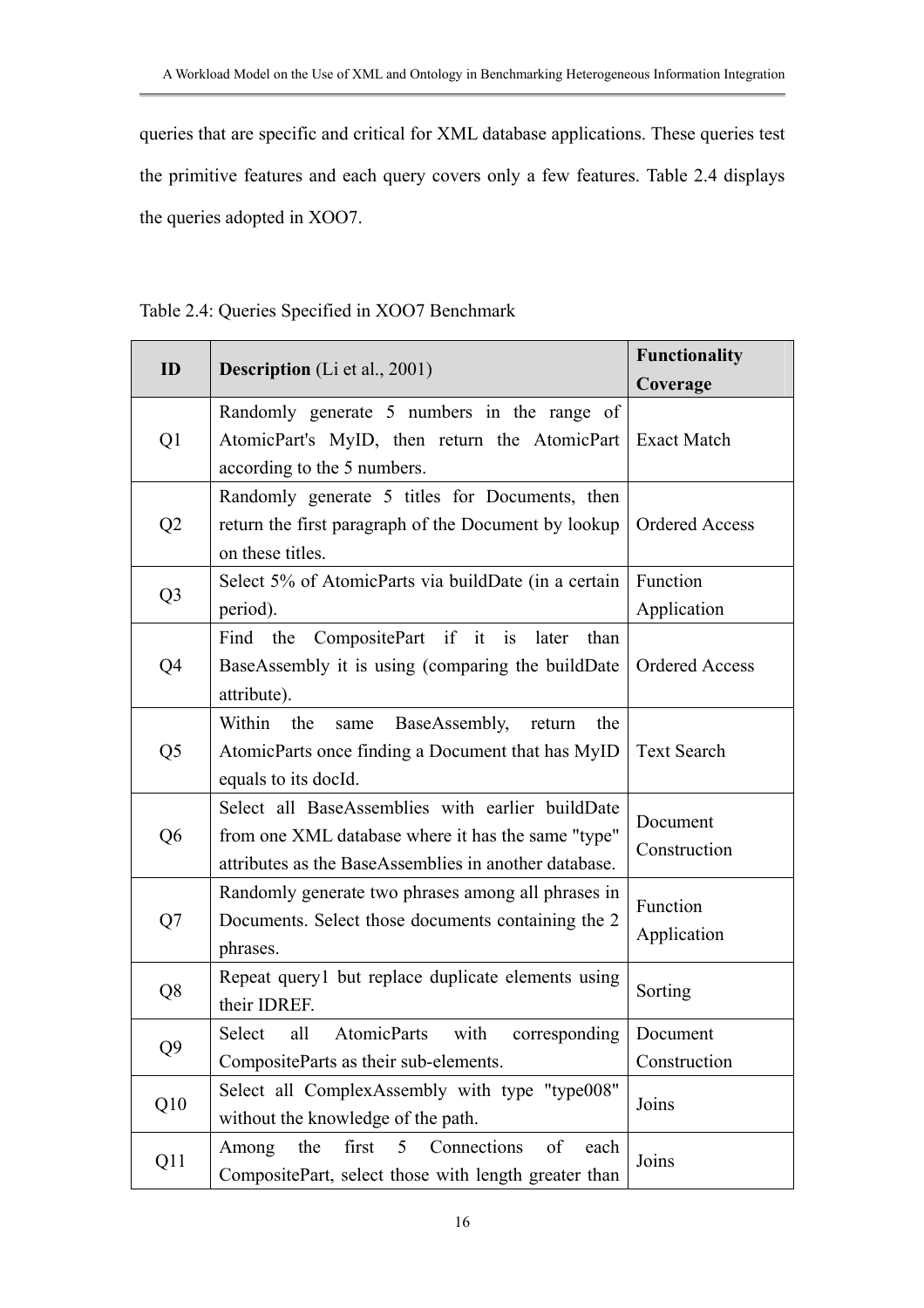|     | "len".                                                                                                                                                        |                          |
|-----|---------------------------------------------------------------------------------------------------------------------------------------------------------------|--------------------------|
|     | CompositePart,<br>select the<br>first<br>5<br>For<br>each                                                                                                     | Document                 |
| Q12 | Connections with length greater than "len".                                                                                                                   | Construction             |
|     | For each BaseAssembly count the number of                                                                                                                     | Function                 |
| Q13 | documents.                                                                                                                                                    | Application              |
| Q14 | Sort CompositePart in descending order where<br>buildDate is within a year from current year.                                                                 | Sorting                  |
| Q15 | Find BaseAssembly of not type "type008".                                                                                                                      | Function                 |
|     |                                                                                                                                                               | Application, Joins       |
| Q16 | Return all BaseAssembly of type "type008" without                                                                                                             | Document                 |
|     | any child nodes.                                                                                                                                              | Construction             |
| Q17 | having Connection<br>Return<br>all<br>CompositePart<br>elements with length greater than Avg(length) within<br>the same CompositePart without child elements. | Ordered Access,<br>Joins |
| Q18 | For CompositePart of type "type008", give 'Result'                                                                                                            | Ordered Access,          |
|     | containing ID of CompositePart and Document.                                                                                                                  | Joins                    |
| Q19 | of CompositePart, Document<br>Select all<br>and                                                                                                               | Document                 |
|     | AtomicPart.                                                                                                                                                   | Construction             |
| Q20 | Select the last connection of each CompositePart.                                                                                                             | <b>Ordered Access</b>    |
| Q21 | Select the third connection's AtomicParts of each<br>CompositePart.                                                                                           | <b>Ordered Access</b>    |
|     | Select the AtomicPart whose MyID is smaller than                                                                                                              | Ordered Access,          |
| Q22 | its sibling's and it occurs before that sibling.                                                                                                              | Data-type Cast           |
| Q23 | Select all Document after the Document with MyID<br>$= 25.$                                                                                                   | <b>Ordered Access</b>    |

XOO7 contains large amount of queries, each query covers only a few features. Comparing to the other two benchmarks, XOO7 has certainly the highest ratio which stresses its data-centric focus. However, we can find that some queries are focus on the same functionality. Similar to XMark, no update operation is specified in XOO7.

### Control Model

The control model in XOO7 is the number of repetitions.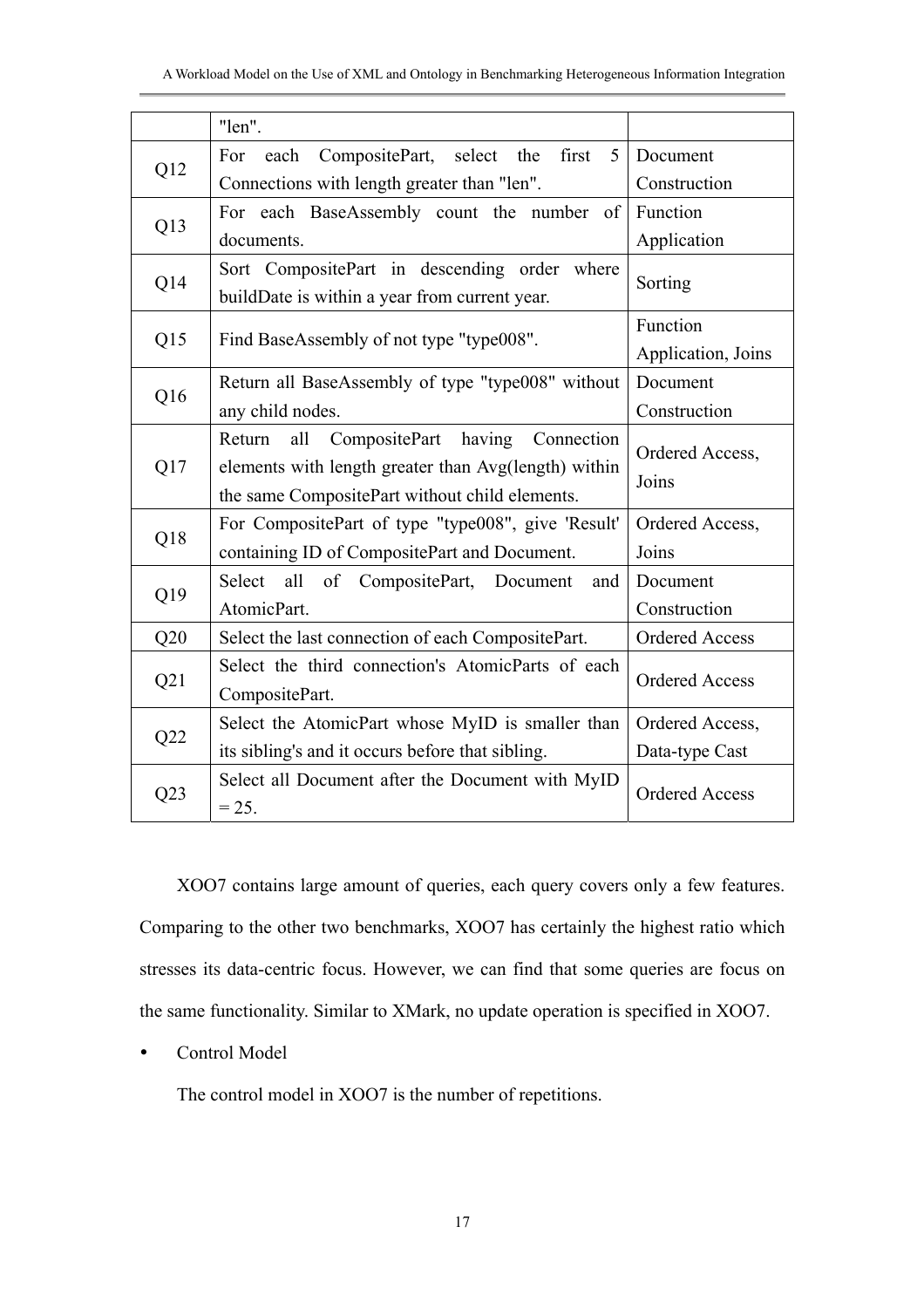# **2.3. XML Benchmarks Comparison**

A brief comparison of key features on these three XML benchmarks against this research is described in Table 2.5. The key features include application focus, evaluation scope, database and workload characteristics, etc.

| Feature                           | <b>XMark</b>                   | <b>XMach-1</b>          | <b>XOO7</b>                    | <b>This Research</b>                        |
|-----------------------------------|--------------------------------|-------------------------|--------------------------------|---------------------------------------------|
| <b>Evaluation Scope</b>           | Query<br>Processor             | <b>DBMS</b>             | Query<br>Processor             | Heterogeneous<br>Information<br>Integration |
| <b>Application Domain</b>         | E-Commerce                     | E-Commerce              | Generic                        | Generic                                     |
| Data Model                        |                                |                         |                                |                                             |
| Documents                         | Single-docu<br>ment            | Multi-docum<br>ents     | Multi-docu<br>ments            | Multi-docume<br>nts                         |
| Scalability of<br>Document Number | 1                              | $10^4$ ~ $10^7$         | Unlimited                      | Various                                     |
| Scalability of<br>Document Size   | 10MB~10GB                      | <b>16KB</b>             | Unknown                        | Various                                     |
| Data Heterogeneity                | <b>XML</b><br>document<br>only | XML<br>document<br>only | <b>XML</b><br>document<br>only | Heterogeneous<br>data sources               |
| Nodes/KB                          | 18                             | 10                      | 67                             | Various                                     |
| <b>Operation Model</b>            |                                |                         |                                |                                             |
| Queries                           | 20                             | 8                       | 23                             | 14                                          |
| <b>Update Operation</b>           | $\theta$                       | 3                       | $\theta$                       | $\theta$                                    |

Table 2.5: Comparison of Benchmarks over Workload Characteristics

Table 2.6 groups queries of each benchmark by query functionality. Compared to other XML benchmarks, XMark provides a concise and comprehensive set of queries. However, it does not provide update operations to manipulate XML documents. XMach-1 only defines a small number of XML queries that cover multiple functions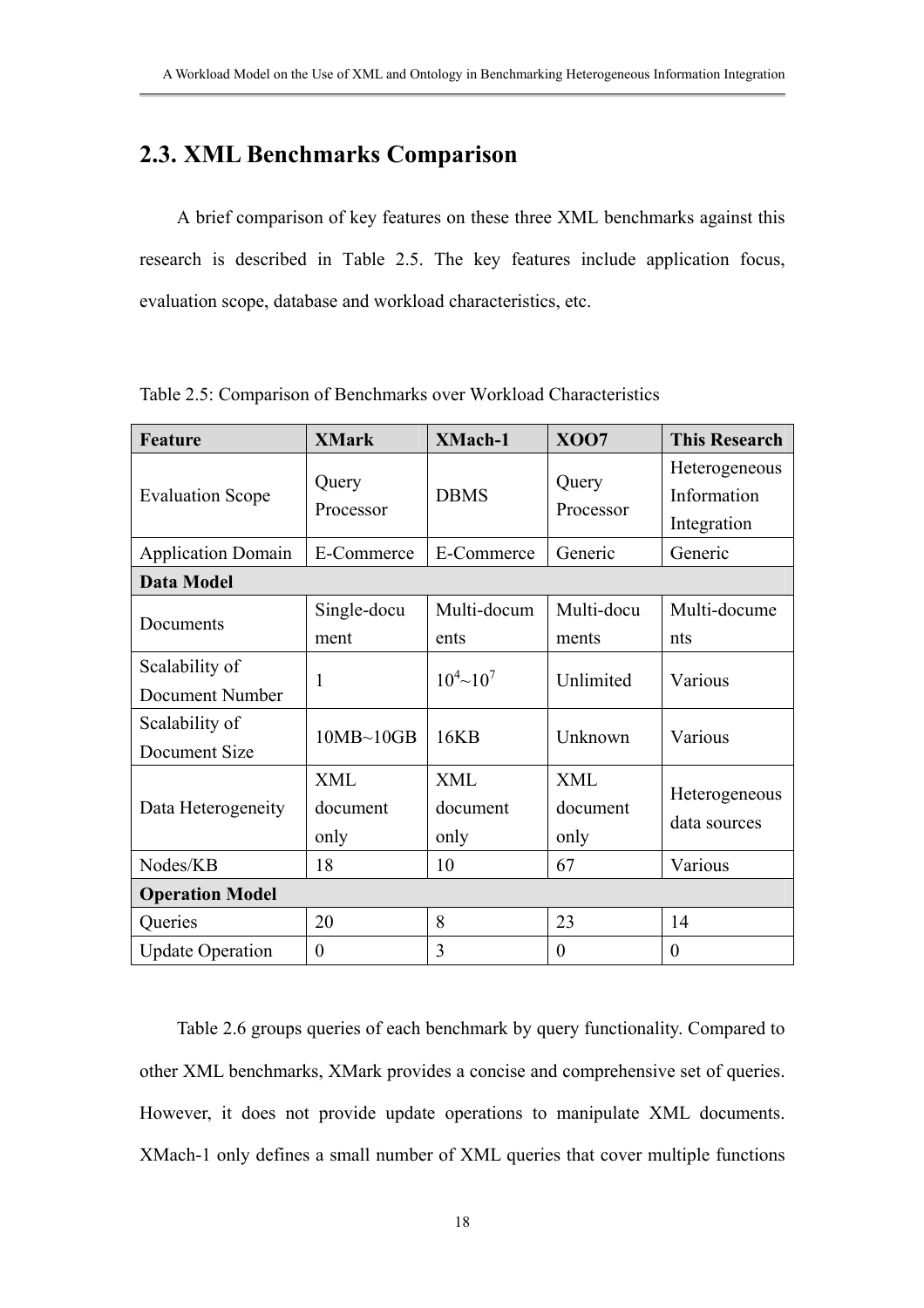and update operations for which system performance is determined. XOO7 maps the original queries of OO7 into XML, and adds some XML specific queries. In general, XMach-1, XMark and XOO7 cover only a subset of the XML query requirements. In this research, we attempt to propose a generic workload model. In order to cover the whole functionalities of XML query processing, we combine queries of these three XML benchmarks and integrate them into 10 types of queries. In particular, the information integration system is generally used for query data, not provide data manipulation functions. Therefore, the query model in this research does not support update operations.

| <b>Query Functionality</b>  | <b>XMark</b>  | <b>XMach-1</b> | <b>XOO7</b>  | <b>This</b>     |              |
|-----------------------------|---------------|----------------|--------------|-----------------|--------------|
|                             |               |                |              | <b>Research</b> |              |
| <b>Exact Match</b>          |               | $\checkmark$   | $\checkmark$ | $\vee$          | $\checkmark$ |
|                             | Join on       | $\checkmark$   | $\checkmark$ | $\checkmark$    | V            |
| Joins                       | Reference     |                |              |                 |              |
|                             | Join on Value | $\checkmark$   |              |                 | $\checkmark$ |
| Regular Path                | Full Sub-path | $\checkmark$   | $\checkmark$ |                 | V            |
| Expressions                 | Unknown       | $\checkmark$   | $\checkmark$ |                 | V            |
|                             | Sub-path      |                |              |                 |              |
|                             | Structure     | $\checkmark$   |              | $\checkmark$    | V            |
| Document                    | Preserving    |                |              |                 |              |
| Construction                | Structure     | V              |              | $\checkmark$    | V            |
|                             | Transforming  |                |              |                 |              |
| <b>Ordered Access</b>       |               | $\checkmark$   | $\checkmark$ | $\checkmark$    | $\checkmark$ |
|                             | By String     | $\checkmark$   | $\checkmark$ |                 | $\checkmark$ |
| Sorting                     | By Non-string |                |              | $\vee$          | $\checkmark$ |
| <b>Missing Elements</b>     |               | $\checkmark$   |              |                 | V            |
| <b>Text Search</b>          |               | $\checkmark$   | $\checkmark$ | $\vee$          | $\vee$       |
| Data-type Cast              |               | $\checkmark$   |              |                 | $\checkmark$ |
| <b>Function Application</b> |               | $\checkmark$   | $\checkmark$ | $\vee$          | $\checkmark$ |
| <b>Update Operation</b>     |               |                | $\checkmark$ |                 |              |

Table 2.6: Comparison of Benchmarks over Query Functionalities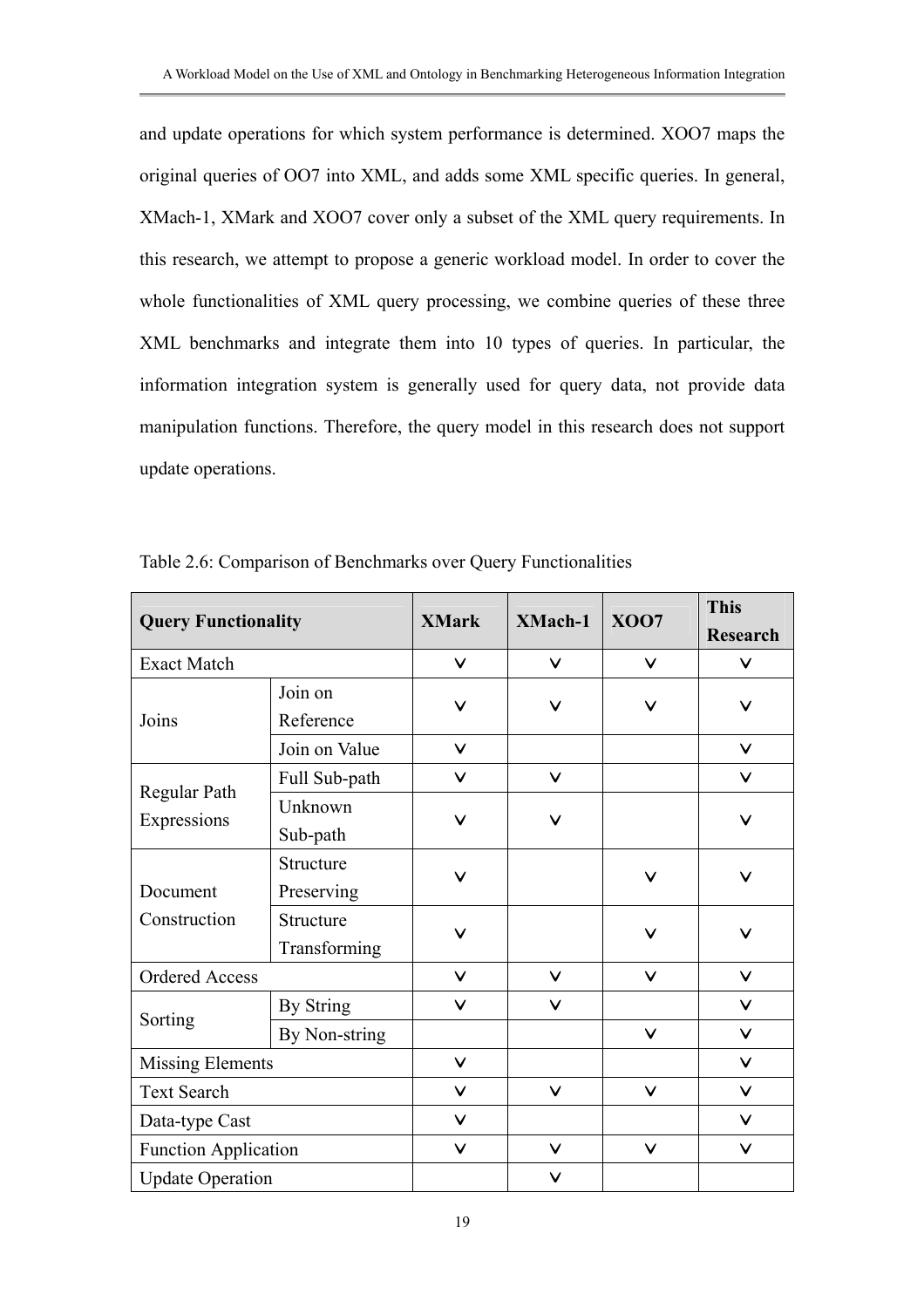## **2.4. Ontology**

Currently the information integration issue attracts researchers from all around the world. Numerous information integration systems are already available and the number is growing fast. Ontologies play an important role for integration as a way of formally defined terms for communication. They aim at capturing domain knowledge in a generic way and provide a commonly agreed understanding of a domain, which may be reused, shared, and operationalized across applications and groups.

A good ontology should represent the domain specific knowledge explicitly. The question is how do we know an ontology is good? The answer is the ontology benchmark. There are plenty of benchmark studies in other fields like database or compilers. However, there are no specific benchmarks studies or tools for evaluating ontology-based applications. In fact, there is still no guideline to evaluate ontologies and related technologies.

In this section, we introduce the role of ontologies in information integration first. And then we discuss a major inference task, which is the main operation of an ontology benchmark. Finally, the ontology related benchmark works are reviewed and discussed.

### **2.4.1. Ontology and Information Integration**

Traditional integration approaches use inexpressive models of database schemas or XML trees to integrate heterogeneous data sources. This would cause many semantic heterogeneity problems. Ontologies provide much richer modeling means with classes and properties organized into is-a hierarchy and enriched with axioms and relations processable with inference. Main benefits for an ontology-based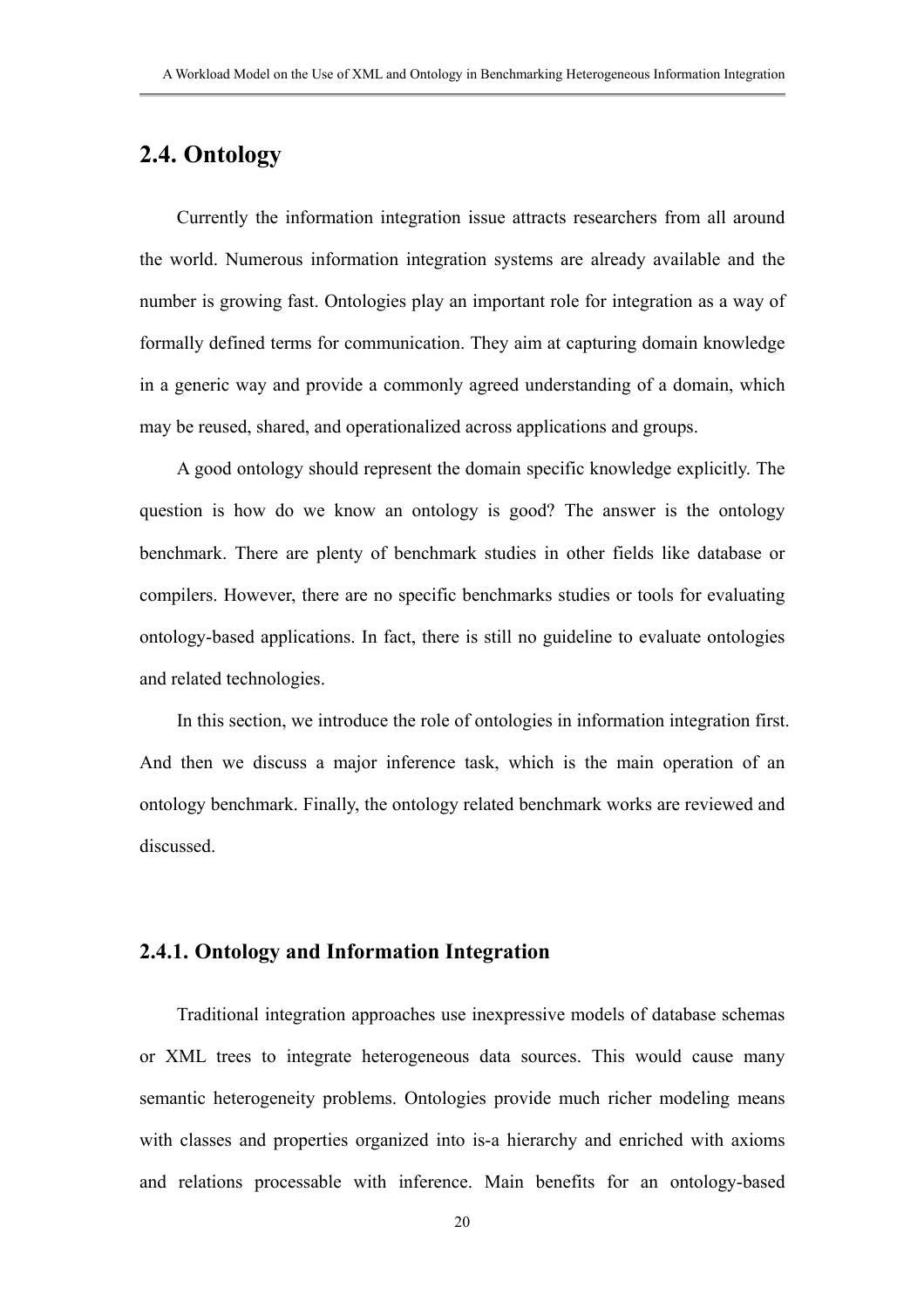approach are illustrated as follows (Maier, Aguado, Bernaras, Laresgoiti, Pedinaci, Pena, & Smithers, 2003):

- The ability to picture all occurring data structures, for ontologies can be seen as nowadays most advanced knowledge representation model.
- The combination of deduction and relational database systems, which extends the mapping and business logic capabilities.
- A higher degree of abstraction, as the model is separated from the data storage.
- Its extendibility and reusability.

Almost all ontology-based integration approaches ontologies are used for the explicit description of the information source semantics. With respect to the integration of data sources, they can be used for the identification and association of semantically corresponding information concepts. Some approaches use ontologies not only for content explication, but also either as a global query model or for the verification of the (user-defined or system-generated) integration description (Wache, Vögele, Visser, Stuckenschmidt, Schuster, Neumann, & Hübner, 2001). Ontologies are usually expressed in a logic-based language, so that fine, accurate, consistent, sound, and meaningful distinctions can be made among the classes, properties, and relations. Therefore, ontologies not only have the expressiveness needed in order to model the data in the sources, but their reasoning ability can help in the selection of the sources that are relevant for a query of interest, as well as to specify the extraction process. Ontologies let domain experts, system developers, and applications perform reasoning about information content in an application domain.

#### **2.4.2. Ontology and Reasoning**

Ontologies intend to provide a machine-understanding syntax for information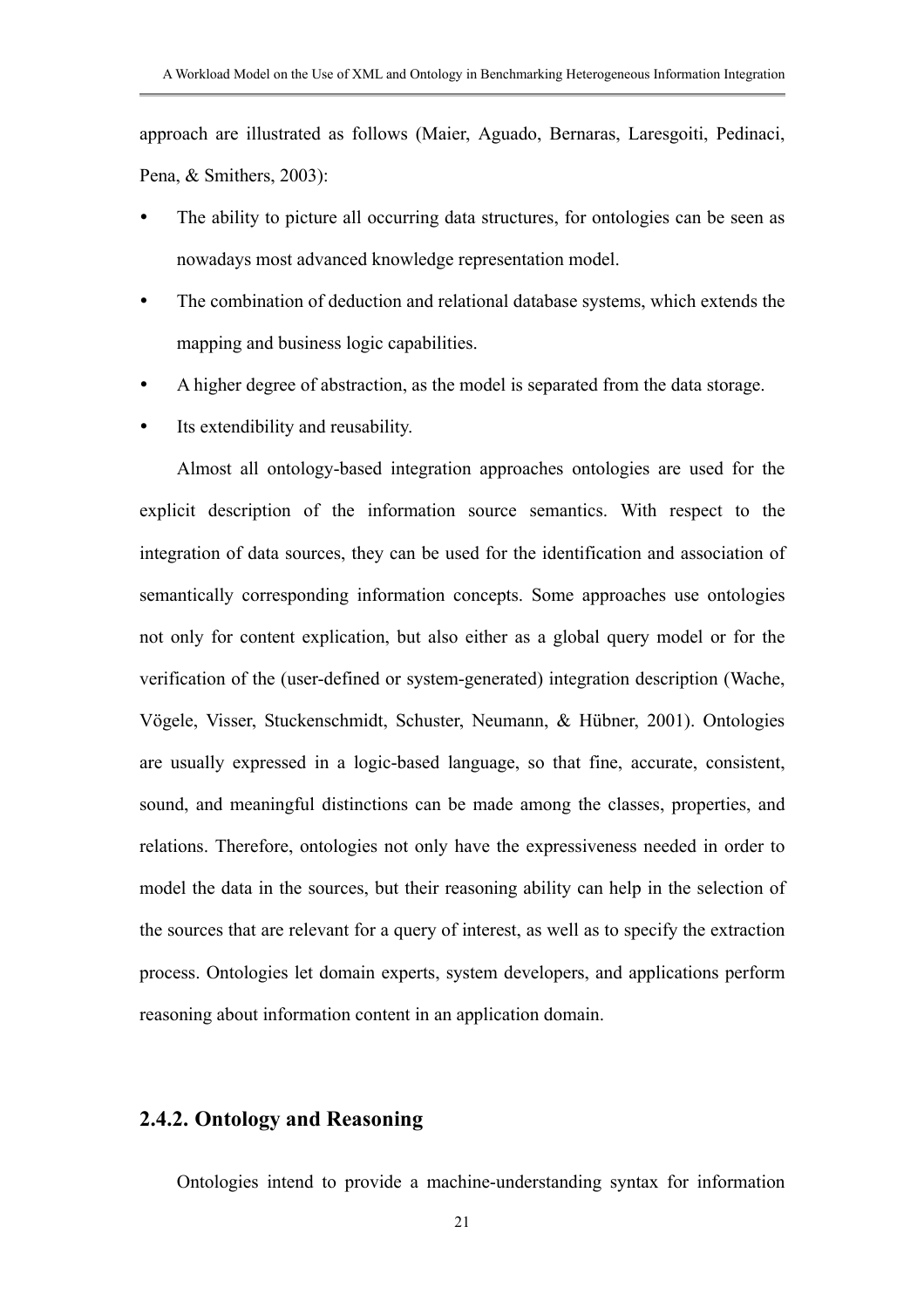integration. Understanding is closely related to reasoning. Reasoning is important to ensure the quality of an ontology. During ontology design, it can be used to test whether concepts are non-contradictory and to derive implied relations. It may also be used when the ontology is deployed, one can determine the consistency of facts stated in the annotation with the ontology or infer instance relationships (Baader, Horrocks, & Sattler, 2003). Therefore, reasoning is the major operation in the ontology-based application. The workload model of the ontology benchmark should identify key reasoning tasks in the operation model.

Tempich and Volz (2003) mention that a reasoner supporting ontology languages usually offers several different query services with respect to an ontology. These query services primarily target queries about classes. They fall into four categories, class-instance membership queries, class subsumption queries, class hierarchy queries, and class satisfiability queries. The description of these query services is described in Table 2.7. There are similar queries about properties, ie. property-instance membership, property subsumption, property hierarchy, and property satisfiability, and also the possibility to check the consistency of the whole ontology.

| <b>Query Service</b>                |                       | <b>Description</b>                            |
|-------------------------------------|-----------------------|-----------------------------------------------|
|                                     | Ground                | Determine whether a given individual is an    |
|                                     |                       | instance of a given class.                    |
| <b>Class-instance</b>               | Open<br>"All-classes" | Determine all the individuals in an ontology  |
| <b>Membership</b><br><b>Queries</b> |                       | that are instances of a given class.          |
|                                     |                       | Determine all the classes in an ontology that |
|                                     |                       | a given individual is an instance of.         |
| <b>Class Subsumption Queries</b>    |                       | Determine if a given class is a subclass of   |
|                                     |                       | another class.                                |
| <b>Class Hierarchy Queries</b>      |                       | Return all/most-specific superclasses of a    |

Table 2.7: Query Services (Tempich & Volz, 2003)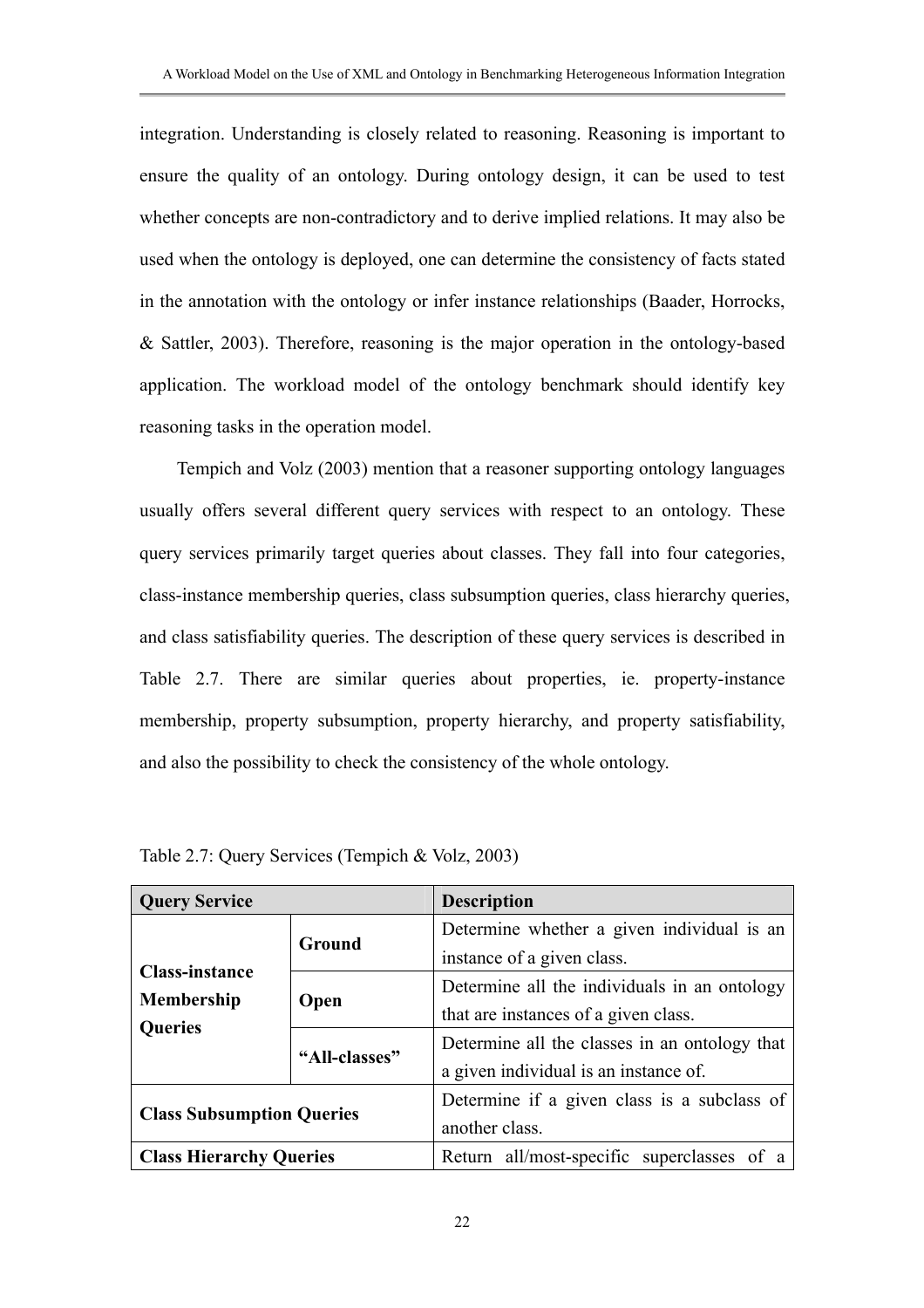|                              | given class and/or all/most-general subclasses<br>of a given class.                    |
|------------------------------|----------------------------------------------------------------------------------------|
| Class Satisfiability Queries | Determine if the definition of a given class is<br>generally satisfiable (consistent). |

Simov and Jordanov (2002) cite that ontologies within their ontology-based project have two types of reasoning tasks, terminological reasoning and instance reasoning. Terminological reasoning checks the classes are defined and the relations between them are explicitly represented. Instance reasoning involves first an already developed ontology (after some terminological reasoning) and next large amounts of instances. The basic tasks of these two types of reasoning are shown as Table 2.8.

| <b>Reasoning Type</b> | <b>Task Description</b>                                             |  |  |
|-----------------------|---------------------------------------------------------------------|--|--|
|                       | Checking whether a class definition is consistent by itself or with |  |  |
|                       | respect to a set of other class descriptions.                       |  |  |
| <b>Terminological</b> | Checking whether a given class definition is more general than      |  |  |
| <b>Reasoning</b>      | another class definition.                                           |  |  |
|                       | Construction of explicit hierarchy of class names on the base of    |  |  |
|                       | their class definitions.                                            |  |  |
|                       | Find the most specific classes that describe a partially specified  |  |  |
|                       | instance.                                                           |  |  |
|                       | Find all instances in the dataset which are instances of a given    |  |  |
| <b>Instance</b>       | class definition.                                                   |  |  |
| Reasoning             | More complex queries involving instance data. Such could be         |  |  |
|                       | getting all pairs of instances related in a way.                    |  |  |
|                       | Checking the consistence of the instance data with respect to the   |  |  |
|                       | ontology.                                                           |  |  |

Table 2.8: Reasoning Tasks (Simov & Jordanov, 2002)

We find that terminological reasoning is similar to class subsumption queries, class hierarchy queries, and class satisfiability queries. Instance reasoning is similar to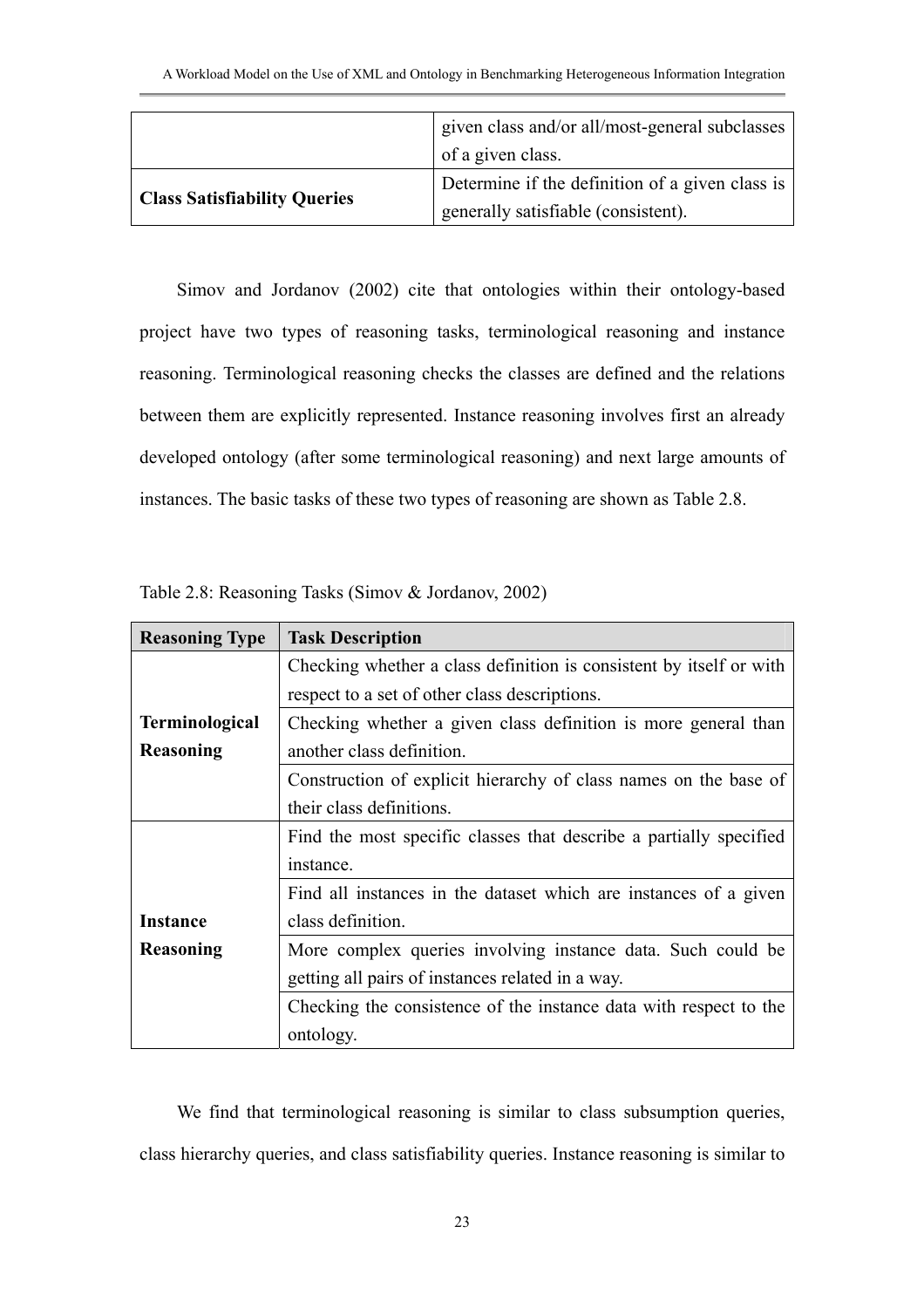class-instance membership queries. This would provide this research with the basis of major reasoning tasks in the operation model of the ontology benchmark workload model.

#### **2.4.3. Ontology and Benchmark**

To the best of our knowledge, the benchmark presented here is the first one for ontology-based information integration. The ontology benchmark model in this research differs from database benchmarks, such as Wisconsin benchmark, OO7 benchmark, and BUCKY benchmark. They are all DBMS-oriented and storage benchmarks, and there is no inference ability included. In this research, the ontology workload model is applied to an information integration system, and we focus on the inference ability of the ontology.

Ontology and XML are often found together and are often confused. XML is a standard for marking up - adding additional information, called metadata - to documents. The purpose of XML is to tag textual information with additional structure that enables it to be "understood" and exchanged by programs. However, XML tags still require humans to interpret their meanings. Therefore, XML benchmarks only focus on structural and syntactic evaluation of systems, and they have no semantics. On the other hand, ontology benchmark is devoted to capture the semantic expressions in the system. Thus, ontology and XML are complementary technologies: ontology provides the meaning for XML standards; XML provides a valuable medium for information exchange between programs that share the same ontology (Andersen, 2001).

As mentioned above, there is still no guideline for evaluation of ontology-based application. Horrocks and Patel-Schneider (1998) benchmark description logic